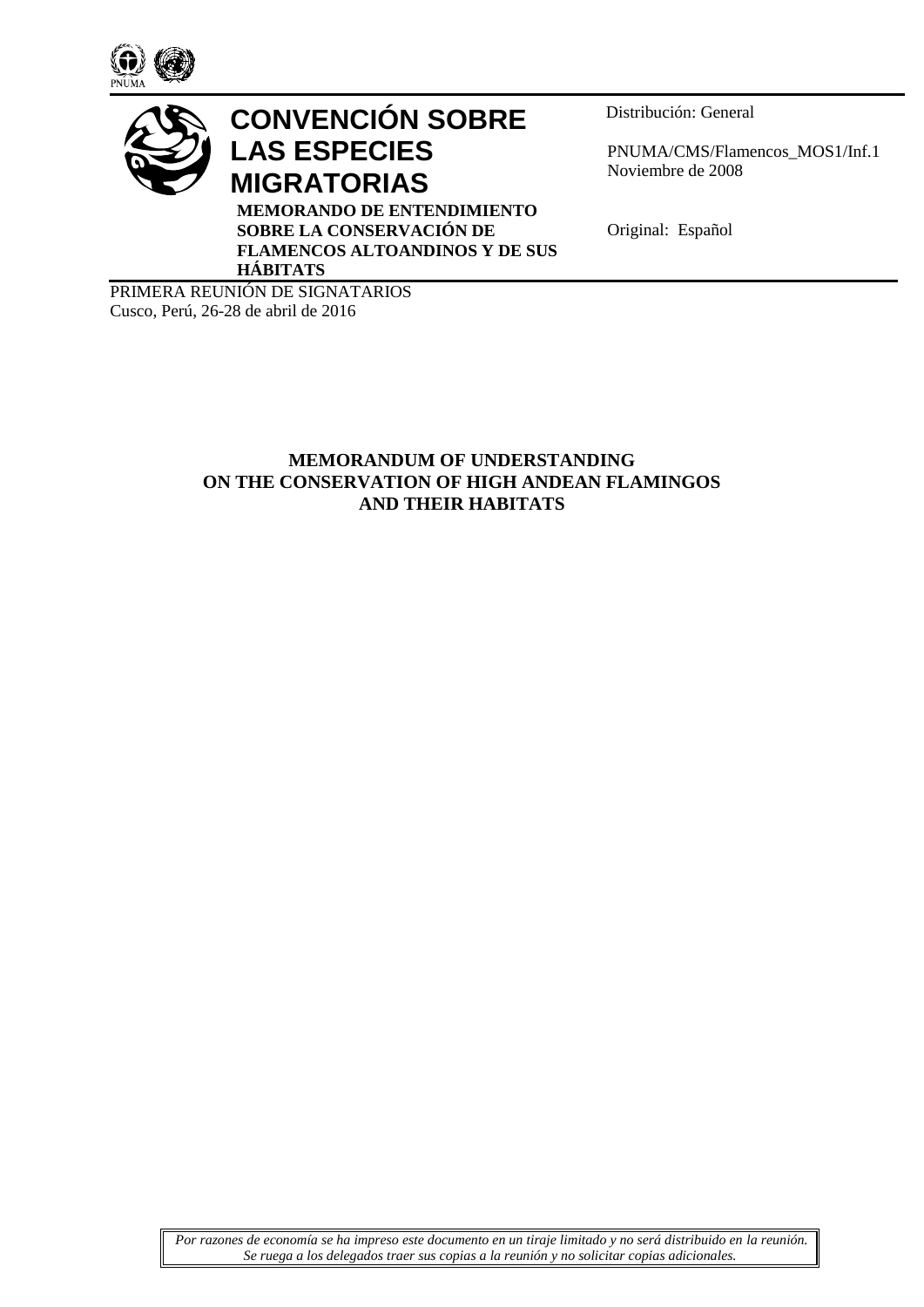### **MEMORANDUM OF UNDERSTANDING ON THE CONSERVATION OF HIGH ANDEAN FLAMINGOS AND THEIR HABITATS**

#### **(November 2008)**

The National Directorate for Environmental Management and Conservation of Biodiversity of the Republic of Argentina,

The Vice Ministry of Biodiversity, of the Republic of Bolivia,

The Government of the Republic of Chile,

The National Institute for Natural Resources of the Republic of Peru,

*Conscious* that the populations of high Andean flamingos have been subject to a reduction and fragmentation of their habitats and given their poor state of conservation;

*Aware* that, according to IUCN, the global conservation status of *Phoenicoparrus andinus* is "Vulnerable" and that of *Phoenicoparrus jamesi* is "Near Threatened";

*Noting also* that the species *P. andinus* and *P. jamesi* have been included on Appendix I of the Convention on the Conservation of Migratory Species of Wild Animals (CMS) in order to consider them endangered and, consequently, that CMS Parties, that are Range States of these migratory species are required to take steps for their protection pursuant to Article III of the Convention;

*Recognizing* that the high Andean flamingos undertake continuous migrations among the wetlands of Argentina, Bolivia, Chile and Peru to forage, roost and reproduce, and that they depend on the conservation and integrity of those habitats;

*Emphasizing* that the major threats that cause the population reduction of the above mentioned species are among others the fragility of the high Andean wetlands and the impact caused by human activities such as fresh water contamination caused by the mining industry, the overexploitation of ground water, water treatment projects, the modification of natural river courses for agricultural purposes, unregulated tourism, the extraction of eggs and destruction of colonies as well as inadequate management of grazing on the flood plains of the high Andean steppes ; and

*Acknowledging* that, on a regional scale, the Range States, in form of the Conservation Group for High Andean Flamingos (GCFA), are taking efforts through governmental organisations, which are responsible for the administration of the national system of protected areas and the conservation and sustainable use of the wild species in order to ensure these species' conservation, coordinated and concerted actions across the migratory range of these species are still required to prevent the last populations of these birds from disappearing and to improve their conservation status; and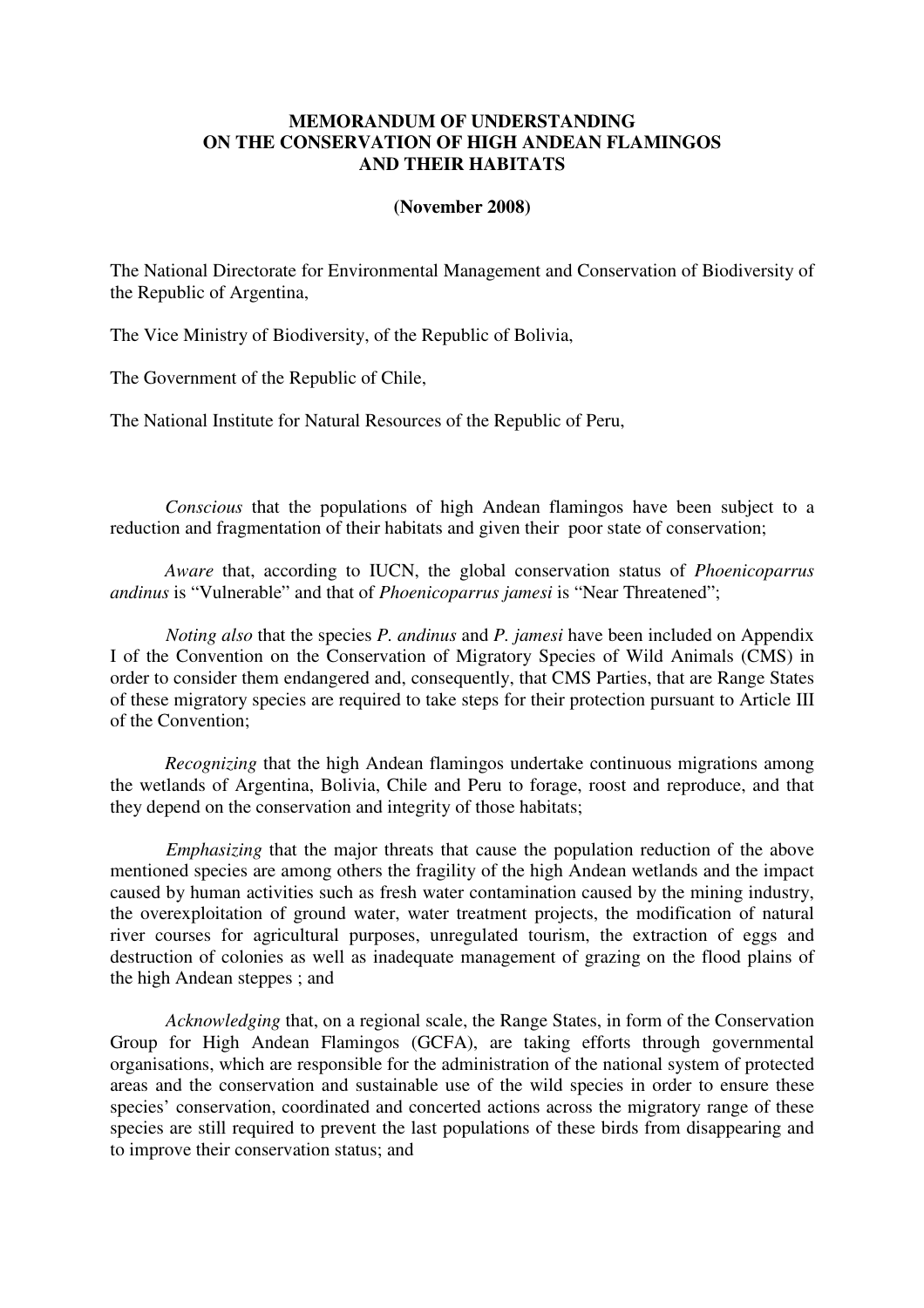*Adding authority* to the role that the Memorandum of Understanding plays in this process for constituting an administrative instrument without being legally binding as foreseen in Resolution 2.6, which was adopted during the Second Conference of the Parties (Geneva, 1988);

AGREE to work together to improve the conservation status of the high Andean flamingos (*Phoenicopterus andinus* and *Phoenicopterus jamesi*) and their habitats .

To this end, in a spirit of mutual understanding and cooperation, they will:

- 1. Provide effective protection for the populations of the above-mentioned high Andean flamingos , and for the habitats upon which they depend to complete their entire lifecycle..
- 2. Develop an Action Plan to protect the species and their habitats, which should guide the conservation actions of the signatories and, which should *inter alia* include measures to promote co-ordination of these actions, international cooperation, improving the knowledge on these species, management, research, awareness and the exchange of information among the signatories. The responsibility for the Action Plan's elaboration will be assumed by the public services of each signatory country with competence over the issue. Doing this, they can make use of the technical assistance provided by the GCFA and other public and/or private authorities.
- 3. Designate in each country a focal point responsible for communicating with the other signatories and to guide the implementation of activities under this Memorandum of Understanding and the Action Plan as well as communicate the full contact details of this person to the Secretariat;
- 4. Assess the implementation of this Memorandum of Understanding and the Action Plan at regular meetings of representatives of each of the signatories, and persons or organisations technically qualified in the conservation of the species high Andean flamingos. Such meetings shall be convened by the Secretariat, and hosted by and organised in collaboration with one of the undersigned authorities or a co-operating organisation; and
- 5. Provide the Secretariat with a regular report on their implementation of this Memorandum of Understanding. The format and the frequency for this report will be determined at the first meeting of the signatories. The Secretariat will make available to the signatories the reports received, together with an overview report of progress made to implement the Memorandum of Understanding and the Action Plan. This will be compiled on the basis of all information available.

# **Basic Principles**

6. This Memorandum of Understanding is an agreement (in lower case) under Article IV, paragraph 4, of CMS. It is not an agreement under Article I, paragraph 1, subparagraph j of the CMS, but under Resolution 2.6 of the Second Conference of the Parties to CMS and it should be considered as administrative measure, which will lead to the potential conclusion of an agreement. This Memorandum of Understanding is